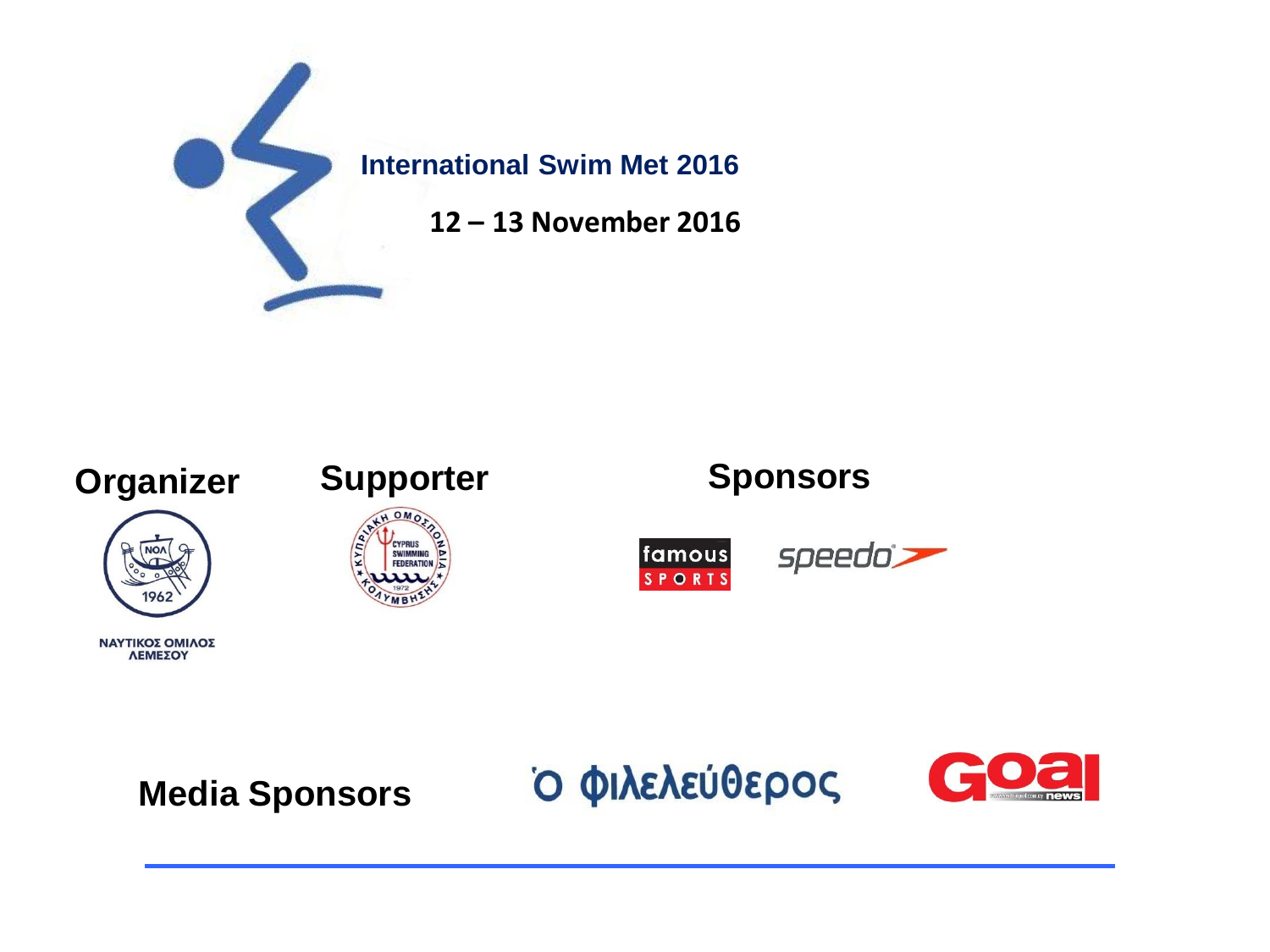# **INTERNATIONAL SWIM MEET 2016**

- 2 DAYS SWIM MEETING
- 150 ATHLETES PARTICIPANTS FROM ABROAD AND CYPRUS
- PARTICIPANTS INCLUDE OLYMPIC MEDALISTS AND WORLD CLASS SWIMMERS.
- PROMOTION THROUGH MEDIA.

Following last years success The Limassol Nautical Club organizes for the 3<sup>nd</sup> consecutive year the "International swim meet 2016"

The meet will take place at the 'Limassol Olympic Swimming Pool' on the 12-13 of November 2016. It will be under the auspices of the Cyprus Swimming Federation and it will be run under the rules and regulations of FINA.

The pool is equipped with Omega starting blocks and electronic timing (daktronics timing system)

The meet will be attended by a big number of competitors and spectators from Cyprus and abroad as well as elite level swimmers with Olympic and world medals .

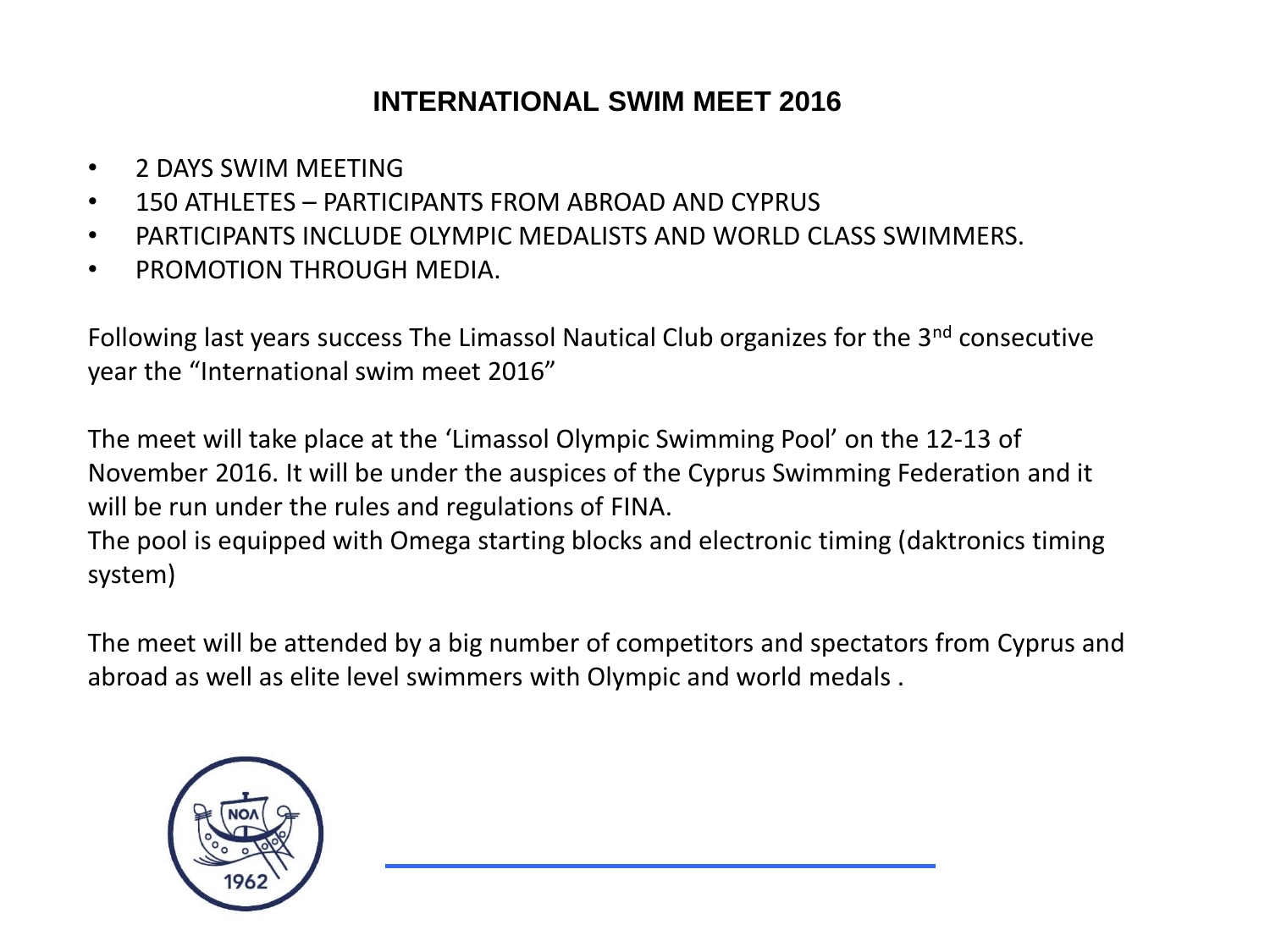# **INTERNATIONAL SWIM MEET 2016**

#### **Details**

- 1. The International Swim Met is organized by Limassol Nautical Club, in association with Cyprus Swimming Federation at Limassol Olympic Swimming pool (50 m.) and it will be run under the rules and regulations of FINA.
- *2. The pool is equipped with Omega starting blocks and electronic timing (daktronics timing system)*
- 3. Each athlete may participate in not more than 4 individual events and at any number of relays.
- 4. For the athletes members of the Cypriot Clubs, participation will be possible provided qualifying times of the Cyprus Swimming Association (open category) for men or women are achieved, from 1/11/2015 until 30/09/2016.
- 5. Each club can participate with maximum 2 teams in each relay.
- 6. All events will be held in final series, without preliminaries.
- 7. Athletes will be ranked in each event according the best time recorded from 1/11/2015 until 30/09/2016.
- 8. First three Winners of each event will be awarded with medals and the best male and female swimmers, according to FINA points, will be rewarded with a special trophy..
- 9. Participations must be sent to Cyprus Swimming Federation at koek@logos.cy.net latest by 3/11/2016 at 10:00 morning (Cyprus Time).
- 10. Participation fee :  $\epsilon$  10 / athlete.
- 11. The program is as follows:

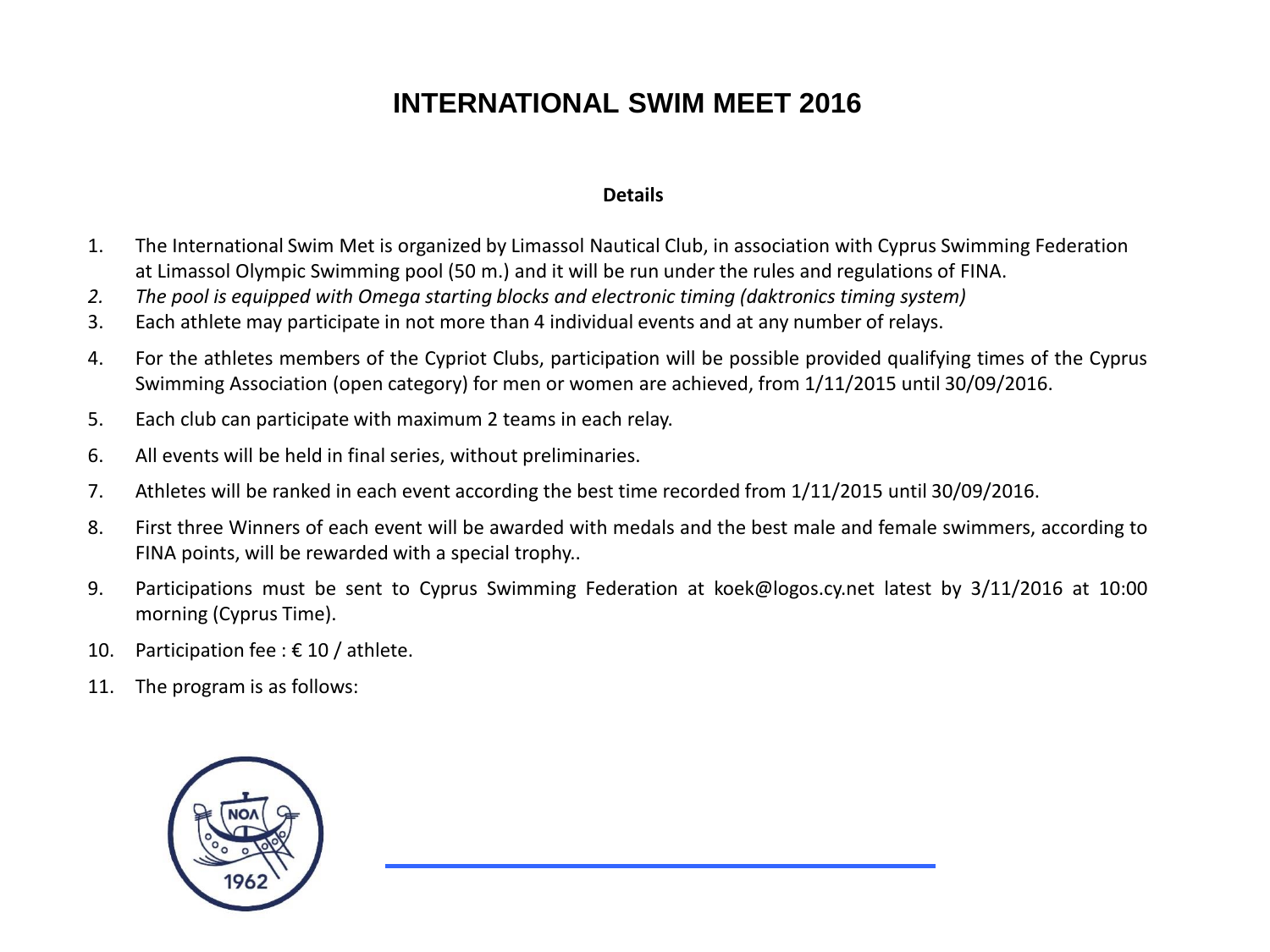### **INTERNATIONAL SWIM MEET 2016 – PROVISIONAL PROGRAM**

#### **SATURDAY– PROVISIONAL PROGRAM**

|                  | 100m            | Free                 | Men   |
|------------------|-----------------|----------------------|-------|
| 2.               | $100 \mu m$     | Free                 | Women |
| 3.               | 400m            | ΙM                   | Men   |
| $\overline{4}$ . | 400m            | ΙM                   | Women |
| 5 <sub>1</sub>   | 50m             | <b>Breast stroke</b> | Men   |
| 6.               | 50m             | <b>Breast stroke</b> | Women |
| 7.               | 100m            | Back stroke          | Men   |
| 8.               | 100m            | Back stroke          | Women |
| 9.               | 4X100m          | Free                 | Men   |
| 10.              | 4X100m          | Free                 | Women |
| 11.              | 1500m           | Free                 | Men   |
| 12.              | 100m            | <b>Breast stroke</b> | Women |
| 13.              | 100m            | <b>Breast stroke</b> | Men   |
| 14.              | 100m            | <b>Butterfly</b>     | Women |
| 15               | 100m            | <b>Butterfly</b>     | Men   |
| 16.              | 200m            | Free                 | Women |
| 17.              | 200m            | Free                 | Men   |
| 18.              | 50m             | Back stroke          | Women |
| 19.              | 50 <sub>m</sub> | Back stroke          | Men   |

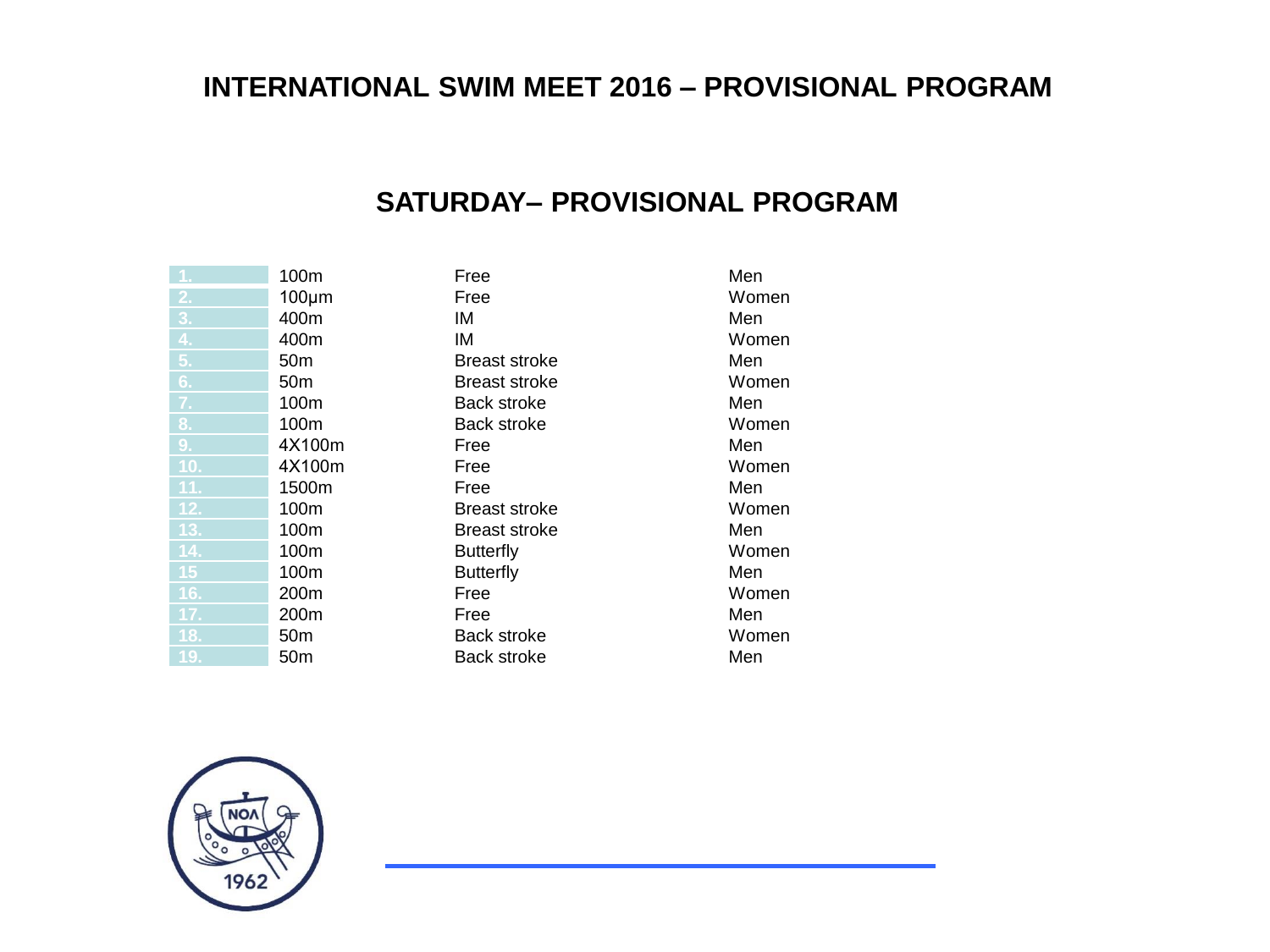# **INTERNATIONAL SWIM MEET 2015 – PROVISIONAL PROGRAM**

### **SUNDAY– PROVISIONAL PROGRAM**

|                  | 200m             | <b>Breast stroke</b> | Women |
|------------------|------------------|----------------------|-------|
| 2.               | 200m             | Breast stroke        | Men   |
| 3.               | 50 <sub>m</sub>  | <b>Butterfly</b>     | Women |
| $\overline{4}$ . | 50 <sub>m</sub>  | <b>Butterfly</b>     | Men   |
| 5.               | 200 <sub>m</sub> | <b>Back Stroke</b>   | Women |
| 6.               | 200m             | <b>Back Stroke</b>   | Men   |
| 7.               | 800m             | Free                 | Women |
| 8.               | 4X200m           | Free                 | Men   |
| 9.               | 4X200m           | Free                 | Women |
| 10.              | 50 <sub>m</sub>  | Free                 | Men   |
| 11.              | 50 <sub>m</sub>  | Free                 | Women |
| 12.              | 200 <sub>m</sub> | ΙM                   | Men   |
| 13.              | 200m             | ΙM                   | Women |
| 14.              | 400m             | Free                 | Men   |
| 15.              | 400m             | Free                 | Women |
| 16.              | 200m             | <b>Butterfly</b>     | Women |
| 17.              | $200\mu$         | <b>Butterfly</b>     | Men   |
| 18.              | 4X100m           | Medley               | Men   |
| 19.              | 4X100µ.          | Medley               | Women |

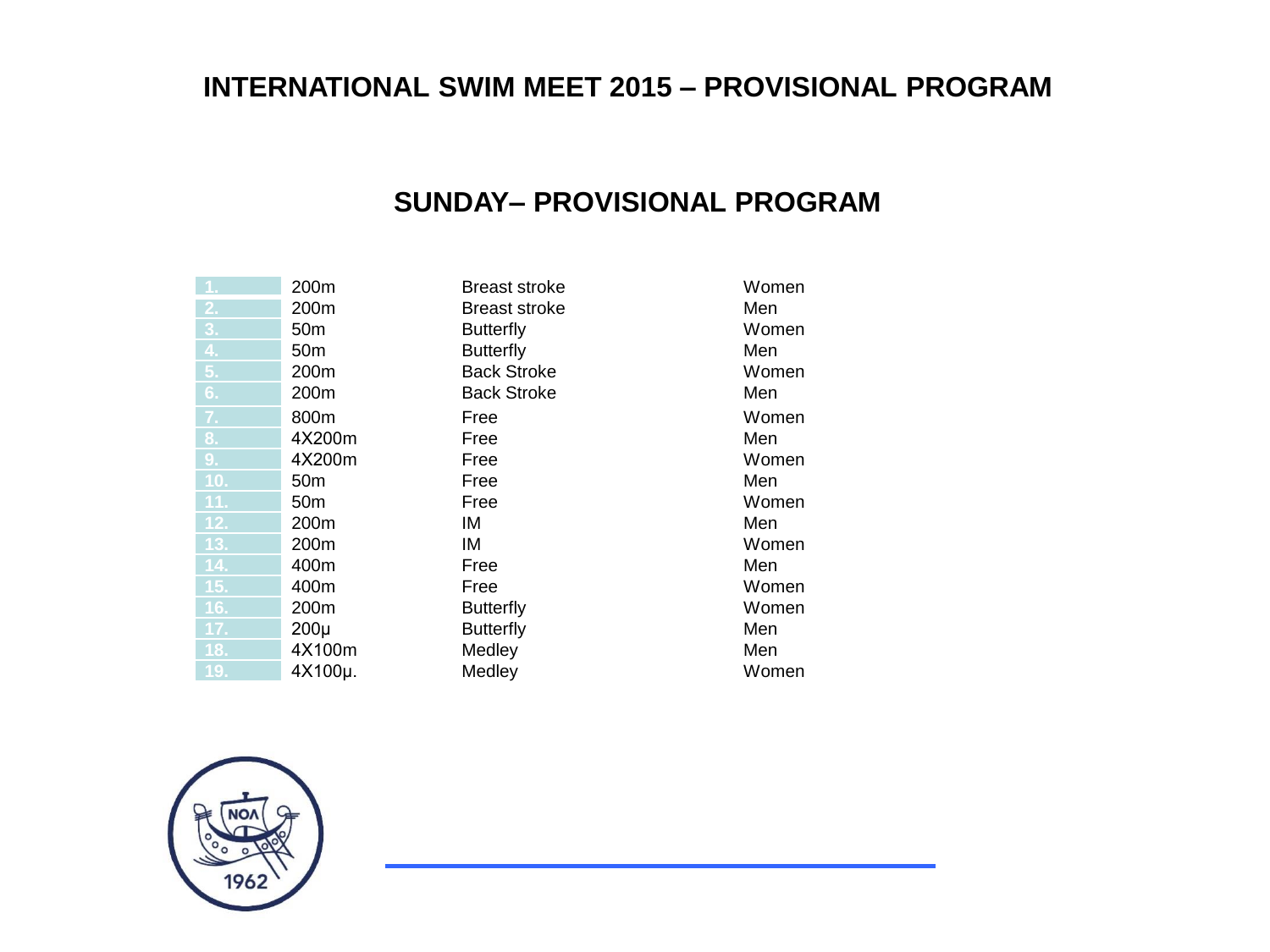# **INTERNATIONAL SWIM MEET 2016 - ACCOMMODATION**

Participants will be able to stay at 'Tsanotel' in Limassol or in Park Beach Hotel, where special packages will be offered.

All bookings, regarding the recommended hotel, will be done through the hotel:

### **Tsanotel**

Tel: +357 25322667, fax: +357 25321007

Email: **[info@tsanotel.com](mailto:info@tsanotel.com)**

### **Park Beach Hotel**

Tel: +357 25321301, fax: +357 25323755 Email: info@parkbeach.cy.net

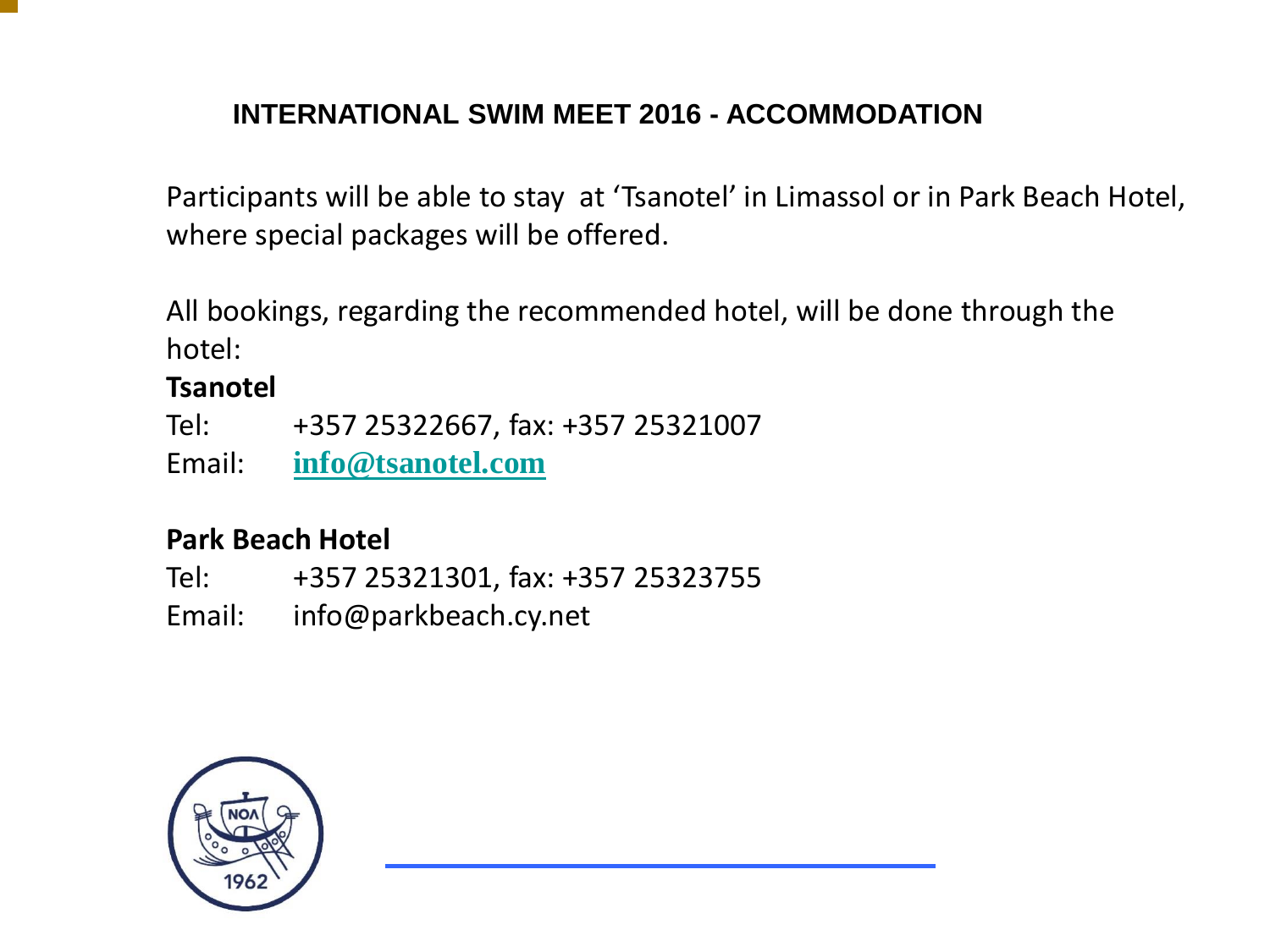# **INTERNATIONAL SWIM MEET 2016 – CONTACT DETAILS**

Mr. Andreas Papadopoulos

Tel: +357 99681582

Email: cosmipha@cytanet.com.cy

Mr. Stavros Michaelides

Tel: +357 99342004

Email: stavrosswims@gmail.com